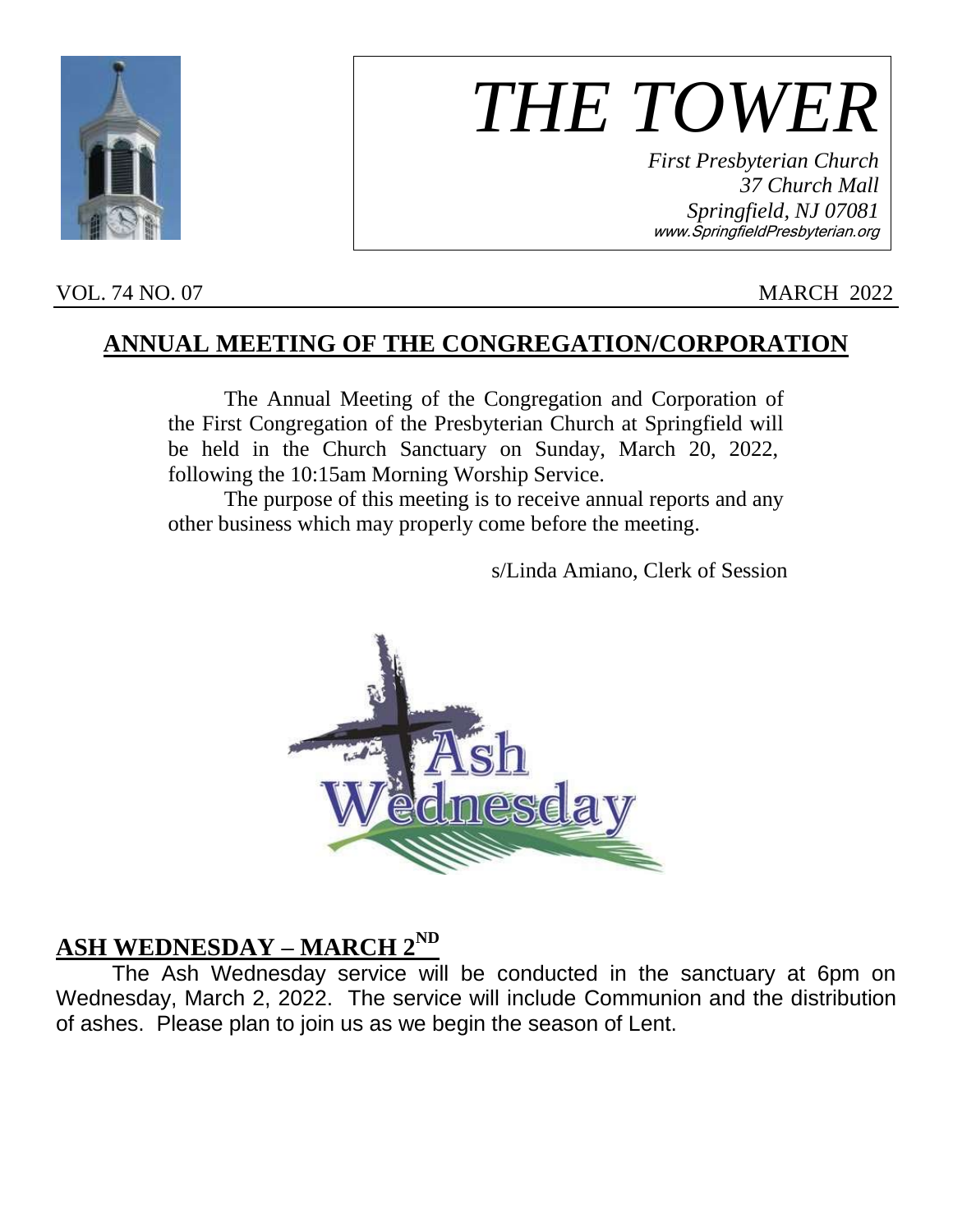# **MONTHLY OFFICER MEETINGS: Session: Monday, March 7, 2022 at 7:00pm via Zoom**

Session matters should be directed to Linda Amiano, Clerk



# **DAYLIGHT SAVINGS TIME BEGINS**

*A reminder to set your clocks ahead one hour before you*  retire for the evening on Saturday, March 12<sup>th</sup>.



# **IN REMEMBRANCE OF GARY WOOD**

*Two weeks ago, we received a phone call from Ruth Wood, sister of Gary, informing the church of his passing on February 11, 2022 in Arizona.*

*The Wood family was very active in this church in the 1950's to 1970's. Bill Wood, Gary's father, was instrumental in the renovation of the Chapel and the building of the Parish House, specifically creating the Pastor's study.*

*Gary grew up in this church and eventually taught Sunday School in the early 1970's. When you attend worship and glance at the display case in the back that holds the Watt's Hymnal, original church key and the photo of Dunsmore's painting, "Battle of Springfield", know that it was Gary who created it.*

*As Gary was making his transition, his sister Ruth and wife, Linda sat bedside and reminisced about all the wonderful memories they shared, including their time serving the Springfield Church. Ruth hopes that there may still be a few members who remember their family. She was assured that there are.*

*May Gary Wood rest in peace, with the appreciation of his childhood Congregation for all the talent and service he provided here, and that we still enjoy today.*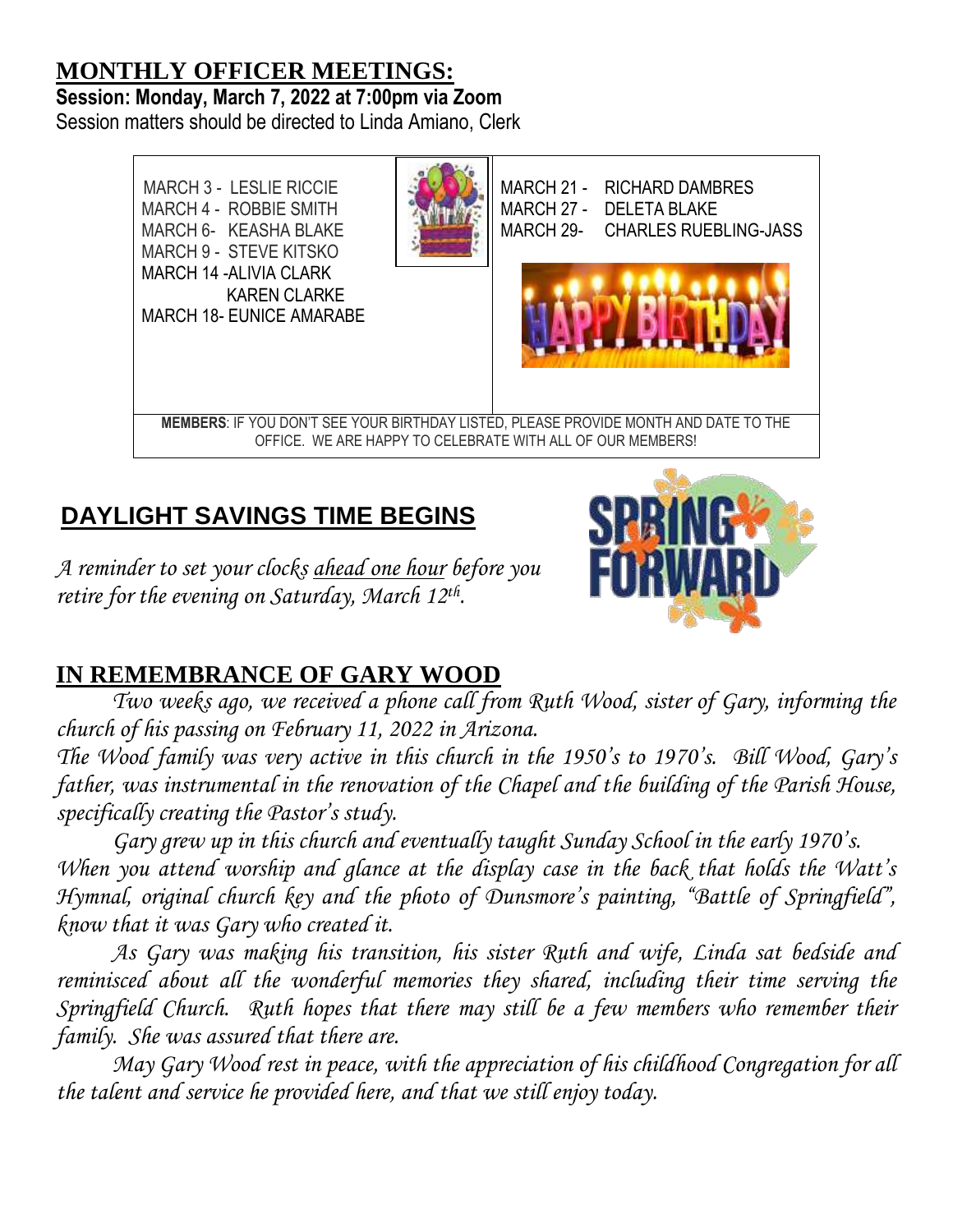#### *From the Desk of Pastor Lindsey*



May the peace of the Lord be with you all.

Jesus looked up at his disciples and said: "Blessed are you who are poor, for yours is the kingdom of God. "Blessed are you who are hungry now, for you will be filled. "Blessed are you who weep now, for you will laugh. Blessed are you when people hate you, and when they exclude you, revile you, and defame you on account of the Son of Man." *Luke 6:20-22*

What is Jesus trying to tell us? Is he saying that we should feel blessed because we are poor? Is being poor make us happy? Jesus knew that people often look for happiness in the wrong places. He even said we might be happier if we were poor, hungry, crying, and disliked by others. Why would Jesus suggest such a thing?

If you haven't figured it out yet, let me tell you why you are blessed. When we are poor, we can trust in God to supply everything we need instead of depending on our own wealth.

When we are hungry for God and his righteousness, we realize that only He can satisfy our hunger.

When we are crying, we can trust in God to comfort us and ease our pain.

When we think we have no friends, we have a friend in Jesus. Jesus is the friend who will never leave us.

We all want to be happy, don't we? Don't spend your time chasing after things that you have already been blessed with. Look to your Heavenly Father. He is the source of true happiness. "Rejoice in that day and leap for joy, for surely your reward is great in heaven." *Luke 6:23*

Remember Psalm 5:30, "For his anger lasts only a moment, but his favor lasts a lifetime; weeping may stay for the night, but rejoicing comes in the morning."

Yours in the name of Christ,

Pastor Madelynne Lindsey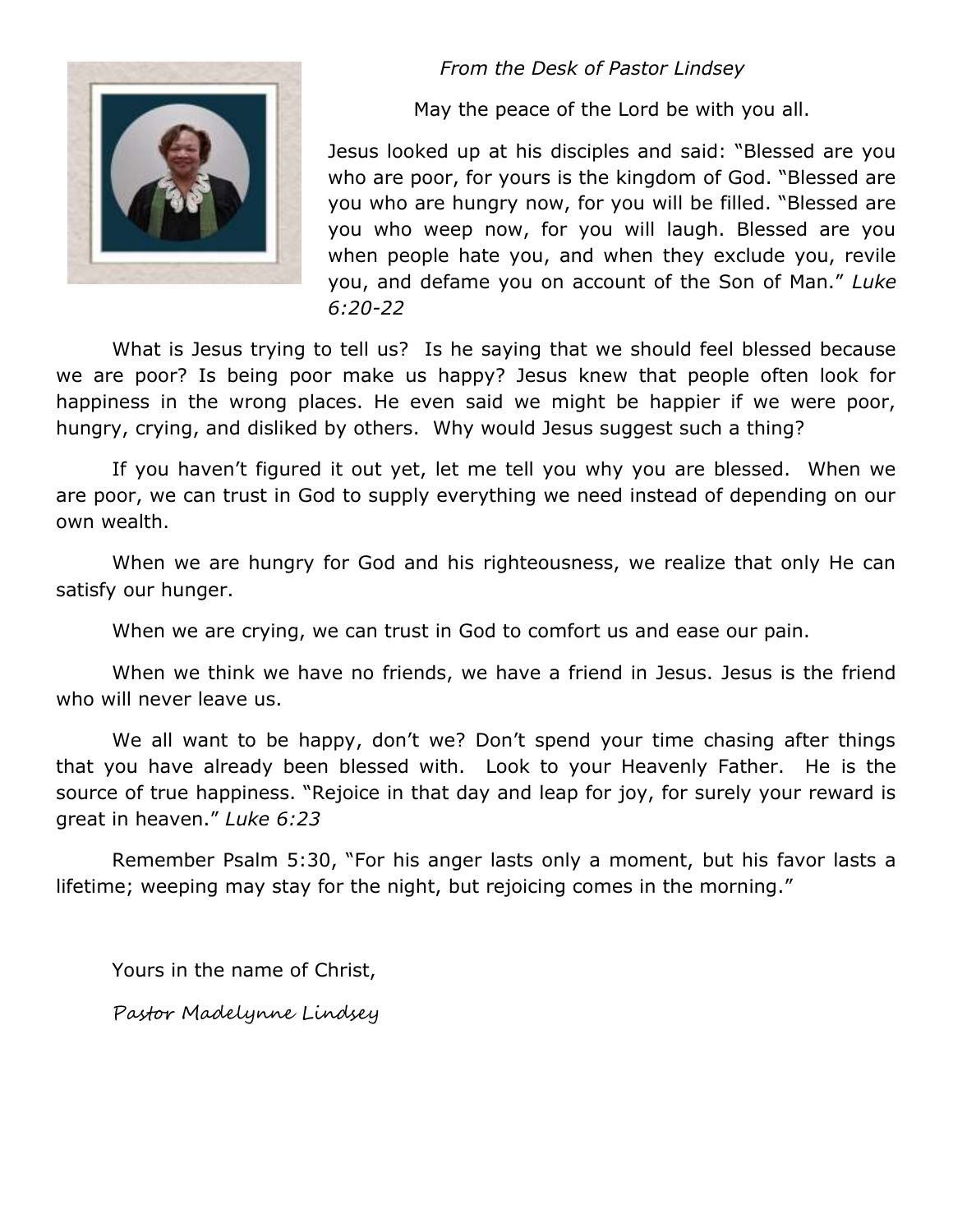## **EASTER FLOWER ORDER FORM**



Each Easter Sunday, we enjoy the beautiful site of Easter Lilies displayed in the front of the church. In order to behold this beautiful site, our members and friends are invited to donate one or more plants at a cost of \$15.00 each. You may elect to take your plant after the Easter Worship Service, or donate it to our homebound friends. Please fill out the form below and return it with your check made payable to the church and send it to the Church Office. 37 Church Mall, Springfield, NJ 07081. (Please do not combine with other giving) All orders must be received in the office no later than Wednesday, March 30th. We look forward to another

glorious display to celebrate the resurrection of our Lord, Jesus Christ!

| ~~~~~~~~~~~~~~~~~~~~~~~~~~~~~~~~~~~ |
|-------------------------------------|
|                                     |

NAME:

PHONE #:\_\_\_\_\_\_\_\_\_\_\_\_\_\_\_\_\_\_\_\_\_\_\_\_\_\_\_\_\_\_\_\_

IN MEMORY or HONOR OF (please circle one)

I will leave my plant(s)  $\qquad \qquad$  I will take my plant(s)  $\qquad \qquad$ 

Envelope # (if avail.)\_\_\_\_\_\_\_\_\_\_\_\_\_\_\_\_\_\_\_

Additional information\_\_\_\_\_\_\_\_\_\_\_\_\_\_\_\_\_\_\_\_\_\_\_\_\_\_\_\_\_\_\_\_\_\_\_\_\_\_\_\_

I am available to assist the Deacons with delivery of plants\_\_\_\_\_\_\_\_\_\_\_\_\_\_\_\_\_\_\_\_\_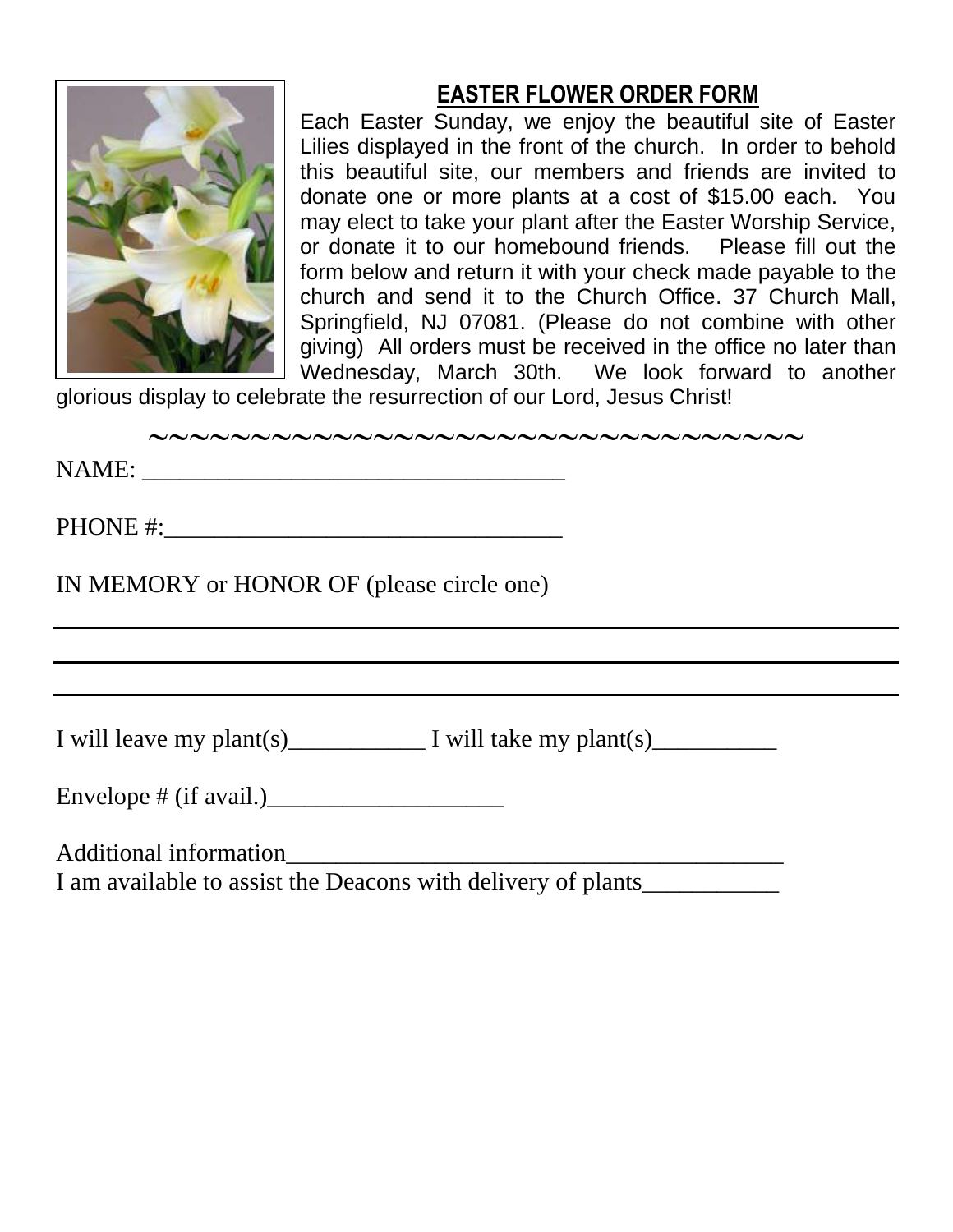| you are fellow citizens with the<br>(Ephesians 2:19, ESV)<br>and members of the household of God. | We all, like sheep, have gone                                                                               | are mindful of them $$ ? (Psalm 8:3-4)<br>fingers, the moon and the                                          | part of it                                                                                                                                             | See! The winter is                                                                                                          |                                                                                                                     |
|---------------------------------------------------------------------------------------------------|-------------------------------------------------------------------------------------------------------------|--------------------------------------------------------------------------------------------------------------|--------------------------------------------------------------------------------------------------------------------------------------------------------|-----------------------------------------------------------------------------------------------------------------------------|---------------------------------------------------------------------------------------------------------------------|
| So then you are no longer strangers and aliens, but                                               | each of us has turned to our own way; and the LORD<br>has laid on him the iniquity of us all. (Isaiah 53:6) | you have set in place, what is mankind that you<br>When I consider your heavens, the work of your<br>, which | when a lamp shines its light on you." (Luke 11:36)<br>"Therefore, if your whole body is full of light, and no<br>, it will be just as full of light as | of singing has come. (Song of Solomon 2:11-12)<br>and gone. Flowers appear on the earth; the season<br>; the rains are over | Complete the Scripture verses (NIV, unless marked)<br><b>PINT PATRICK'S DAY</b><br>using letters found in the words |

| j<br>۱                |
|-----------------------|
| ë<br>u<br>ı           |
| ı<br>ı                |
| I<br>٠                |
| i<br>F<br>u)<br>۰     |
| ı                     |
| иñ<br>٠<br>٠<br>۱     |
|                       |
| ¢<br>u<br>۰<br>i<br>ř |
| ۲<br>٠<br>í.          |
| ı<br>ï<br>í           |

| <b>MHSA</b><br>国                                                                            | <b>MATRG</b><br>릻<br>呈<br><b>LNSECAE</b>                                                                                             | WNERE<br><b>RSEEROT</b><br><b>HSAW</b><br>ETRCAE                                                                                                             | φ<br>Ф<br>Õ<br>⊕<br>©<br>$\frac{\Theta}{\Theta}$                                                                                                                                                                                                                                                  |
|---------------------------------------------------------------------------------------------|--------------------------------------------------------------------------------------------------------------------------------------|--------------------------------------------------------------------------------------------------------------------------------------------------------------|---------------------------------------------------------------------------------------------------------------------------------------------------------------------------------------------------------------------------------------------------------------------------------------------------|
| me a willing spirit, to<br>sustain me (v. 12)<br>to me the joy of your<br>salvation (v. 12) | a steadfast spirit within<br>in me a pure heart (v. 10)<br>out all my iniquity (v. 9)<br>your face from my sins (v. 9)<br>me (v. 10) | me, and I will be whiter<br>out my transgressions (v. 1)<br>than snow (v. 7)<br>me with hyssop, and I will<br>away all my iniquity (v. 2)<br>be clean (v. 7) | David's prayer of repentance reveals a desire to be cleansed of his sin<br>Directions: Unscramble the words on the left. Then match them with the<br>unanderaus washina<br>correct phrases from Psalm 51 (NIV) on the right.<br>$\frac{\Theta}{\Theta}$<br>۰<br>$\frac{1}{2}$<br>T<br>о<br>₾<br>۲ |